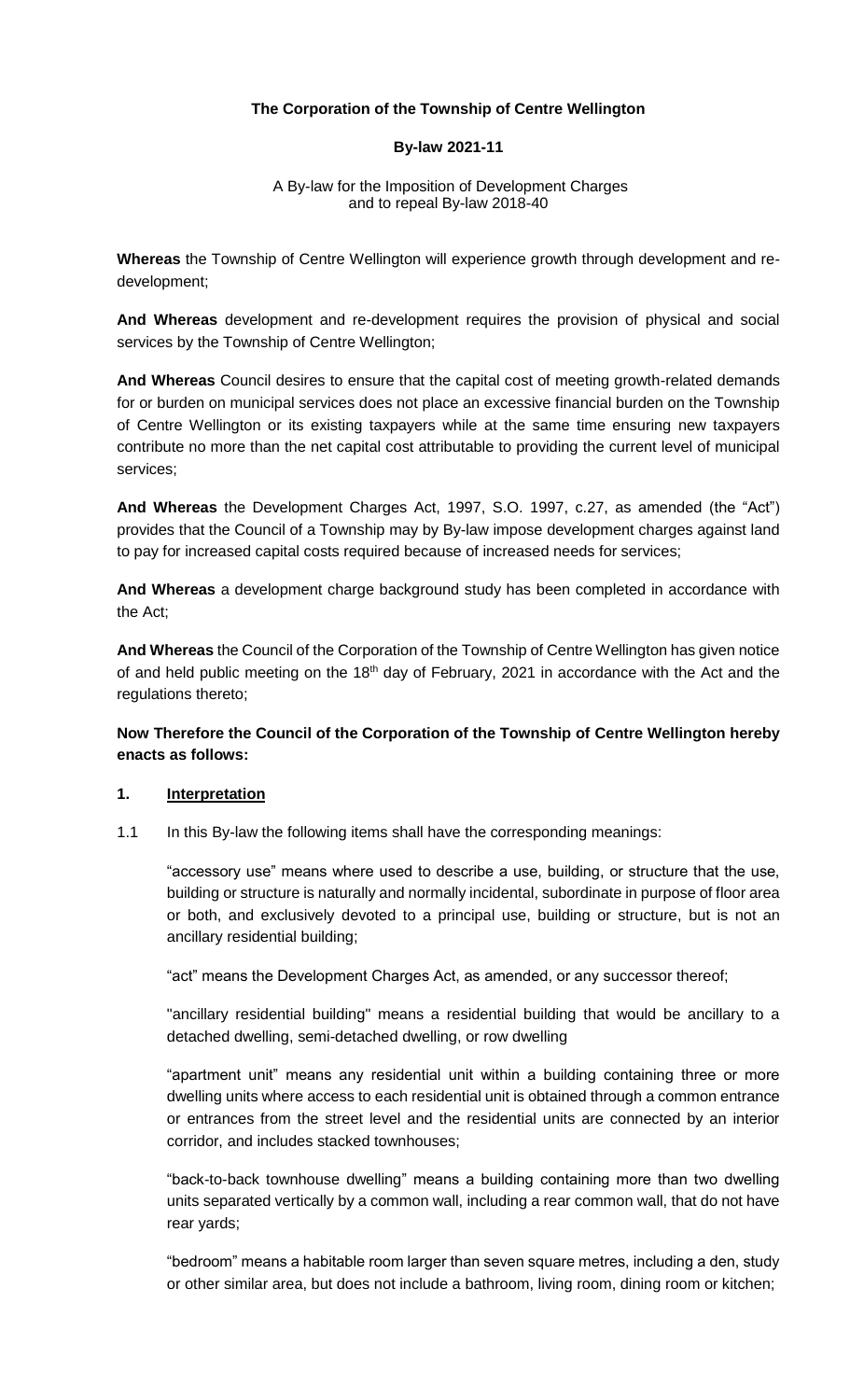"benefiting area" means an area defined by map, plan or legal description in a front-ending agreement as an area that will receive a benefit from the construction of a service;

"board of education" has the same meaning as set out in the Education Act, R.S.O. 1990, c.E.2, as amended, or any successor thereof (the "Education Act");

"bona fide farm uses" means the proposed development will qualify as a farm business operating with a valid Farm Business Registration Number issued by the Ontario Ministry of Agriculture, Food and Rural Affairs and be assessed in the Farmland Realty Tax Class by the Ontario Property Assessment Corporation and includes the cultivation and propagation of cannabis plants;

"brownfield site" means an undeveloped or previously developed site with potential for redevelopment, but that may be contaminated by previous activities occurring on or adjacent to the site. They are usually, but not exclusively, former industrial or commercial properties that may be underutilized, derelict or vacant. Without limiting the generality of the foregoing, a Brownfield Site may include former gasoline/service stations, former landfill sites, former industrial sites, or former commercial sites.

"building code act" means the Building Code Act, 1992, S.O. 1992, c.23 as amended, or any successor thereof (the "Building Code Act");

"cannabis" means:

- a) a cannabis plant;
- b) any part of a cannabis plant, including the phytocannabinoids produced by, or found in, such a plant regardless of whether that part has been processed or not;
- c) any substance or mixture of substances that contains or has on it any part of such a plant; and
- d) any substance that is identical to any phytocannabinoid produced by, or found in, such a plant, regardless of how the substance was obtained.

"cannabis plant" " means a plant that belongs to the genus Cannabis.

"Cannabis Production Facilities" means a building, or part thereof, designed, used, or intended to be used for one or more of the following: production, processing, harvesting, testing, alteration, destruction, storage, packaging, shipment, or distribution of cannabis where a licence, permit or authorization has been issued under applicable federal law and does include, but is not limited to such buildings as a greenhouse and agricultural building associated with the use. It does not include a building or part thereof solely designed, used, or intended to be used for retail sales of cannabis.

"capital cost" means costs incurred or proposed to be incurred by the Township or a local board thereof directly or by others on behalf of and as authorized by the Township or local board,

- (a) to acquire land or an interest in land, including a leasehold interest,
- (b) to improve land,
- (c) to acquire, lease, construct or improve buildings and structures,
- (d) to acquire, construct or improve facilities including,
	- (i) furniture and equipment other than computer equipment, and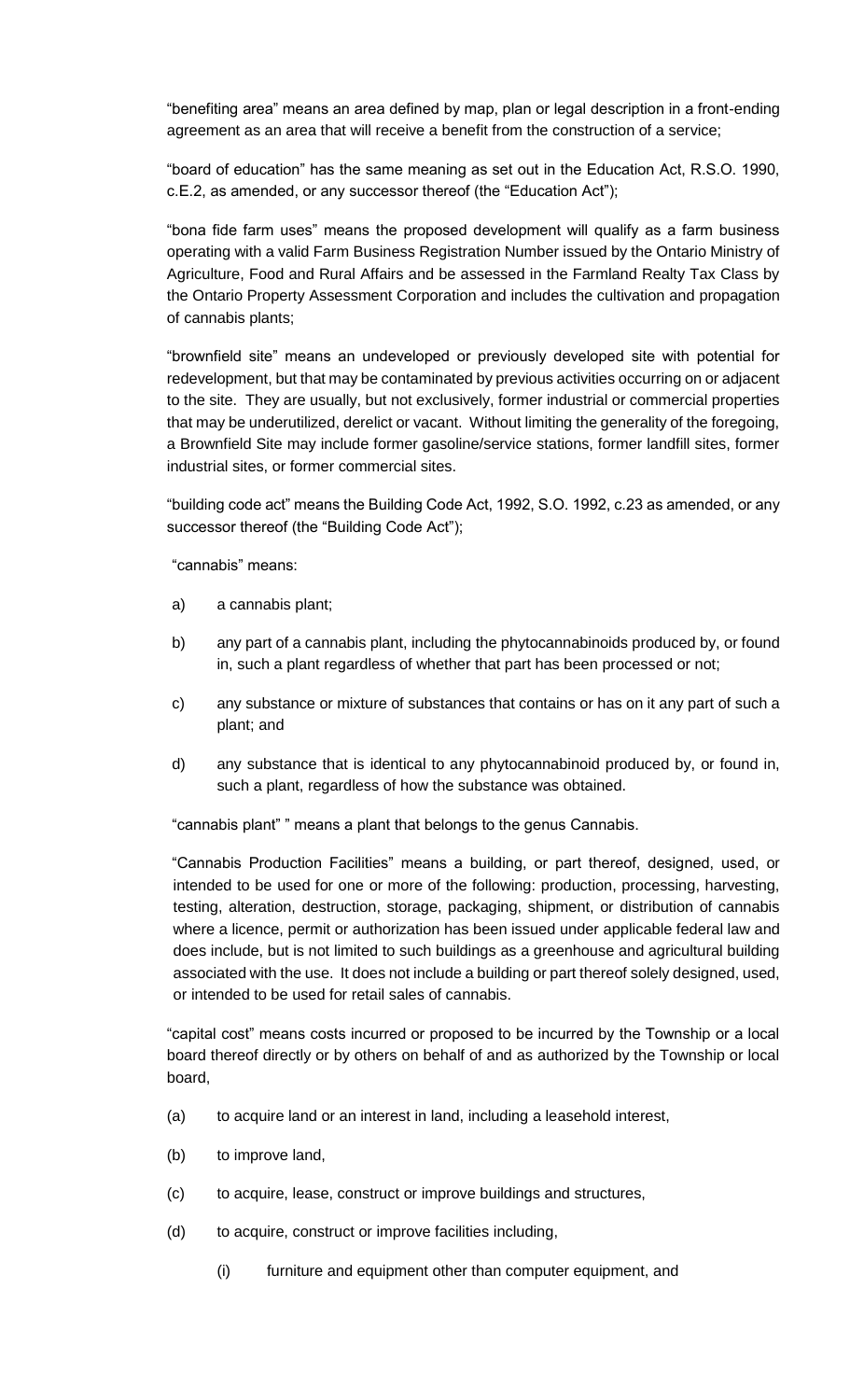- (ii) material acquired for circulation, reference or information purposes by a library board as defined in the Public Libraries Act, R.S.O. 1990, Chap. P.44, as amended, or any successor thereof; and
- (iii) rolling stock with an estimated useful life of seven years or more.
- (e) to undertake studies in connection with any matter under the Act and any of the matters in clauses (a) to (d) above, including the development charge background study required for the provision of services designated in this By-law within or outside the Township, including interest on borrowing for those expenditures under clauses (a) to (e) above that are growth-related;

"charitable dwelling" means a residential building, a part of a residential building or the residential portion of a mixed-use building maintained and operated by a corporation approved under the Charitable Institutions Act, R.S.O. 1990, c. C.9, for persons requiring residential, specialized or group care and charitable dwelling includes a children's residence under the Child and Family Services Act, R.S.O. 1990, c. C.11, a home, or a joint home under the Homes for the Aged and Rest Homes Act, R.S.O. 1990, c. H.13, an institution under the Mental Hospitals Act, R.S.O. 1990, c. M.8, a nursing home under the Nursing Homes Act, R.S.O., 1990, c. N.7, and a home for special care under the Homes for Special Care Act, R.S.O. 1990, c, H.12.

"commercial" means any use of land, structures or buildings for the purposes of buying or selling commodities and services, but does not include industrial or agricultural uses, but does include hotels, motels, motor inns and boarding, lodging and rooming houses;

"correctional group home" means a residential building or the residential portion of a mixeduse building containing a single housekeeping unit supervised on a 24-hour basis on site by agency staff on a shift rotation basis, and funded wholly or in part by any government or its agency, or by public subscription or donation, or by any combination thereof, and licensed, approved or supervised by the Province of Ontario as a detention or correctional facility under any general or special act and amendments or replacement thereto. A correction group home may contain an office provided that the office is used only for the operation of the correctional group home in which it is located. A correctional group home shall not include any detention facility operated or supervised by the Federal Government nor any correctional institution or secure custody and detention facility operated by the Province of Ontario.

"council" means the Council of the Township;

"detached dwelling unit" has the same meaning as a single detached dwelling unit" for the purposes of this By-law.

"development" means the construction, erection or placing of one or more buildings or structures on land or the making of an addition or alteration to a building or structure that the effect of increasing the size of usability thereof, and includes redevelopment;

"development charge" means a charge imposed with respect to this By-law;

"dwelling unit" means any part of a building or structure used, designed or intended to be used as a domestic establishment in which one or more persons may sleep and are provided with culinary and sanitary facilities for their exclusive use;

"existing" means the number, use and size that existed as of the date this By-law was passed;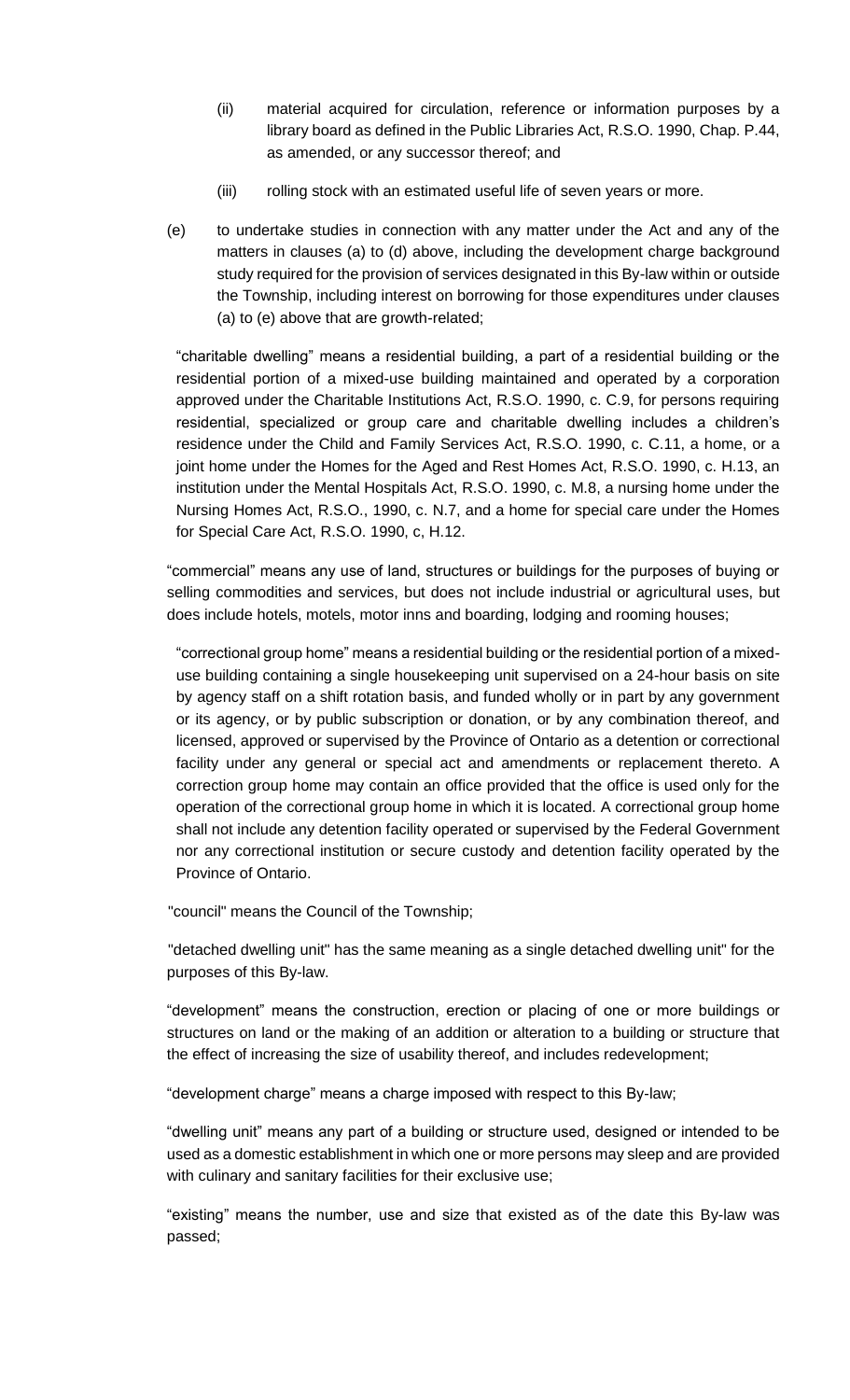"existing industrial building" means a building or buildings existing on a site in the Township of Centre Wellington on October 16th, 2006 or the buildings or structures constructed and occupied on a vacant site pursuant to site plan approval under section 41 of the Planning Act, R.S.O. 1990, c. P.13 (the "Planning Act") subsequent to October 16, 2006 for which full development charges were paid, and is used for or in connection with,

- a) the production, compounding, processing, packaging, crating, bottling, packaging or assembling of raw or semi-processed goods or materials ("manufacturing") in not less than seventy-five per cent of the total gross floor area of the building or buildings on a site ("manufacturing") or warehousing related to the manufacturing use carried on in the building or buildings,
- b) research or development in connection with manufacturing in not less than seventyfive per cent of the total gross floor area of the building or buildings on a site,
- c) retail sales by a manufacturer, if the retail sales are at the site where the manufacturing is carried out, such retail sales are restricted to goods manufactured at the site, and the building or part of a building where such retail sales are carried out does not constitute greater than twenty-five per cent of the total gross floor area of the building or buildings on the site, or
- d) office or administrative purposes, if they are,
	- 1. carried out with respect to the manufacturing or warehousing; and,
	- 2. in or attached to the building or structure used for such manufacturing or warehousing;

"farm building" means that part of a bona fide farming operation encompassing barns, silos and other ancillary development to an agricultural use, but excluding a residential use;

"gross floor area" means:

- (a) in the case of a residential building or structure, the total area of all floors above grade of a dwelling unit measured between the outside surfaces of exterior walls or between the outside surfaces of exterior walls and the centre line of party walls dividing the dwelling unit from any other dwelling unit or other portion of a building; and
- (b) in the case of a non-residential building or structure, or in the case of a mixed-use building or structure in respect of the non-residential portion thereof, the total area of all building floors above or below grade measured between the outside surfaces of the exterior walls, or between the outside surfaces of exterior walls and the centre line of party walls dividing a non-residential use and a residential use, except for:
	- (i) loading facilities above or below grade;
	- (ii) a part of the building or structure below grade that is used for the parking of motor vehicles or for storage or other accessory use; and
	- (iii) wind turbines, which are defined in (c).
- (c) in the case of a non-residential wind turbine, the total area of the concrete base of the structure;

"group home" means a residential building or the residential portion of a mixed-use building containing a single housekeeping unit which may or may not be supervised on a 24-hour basis on site by agency staff on a shift rotation basis, and funded wholly or in part by any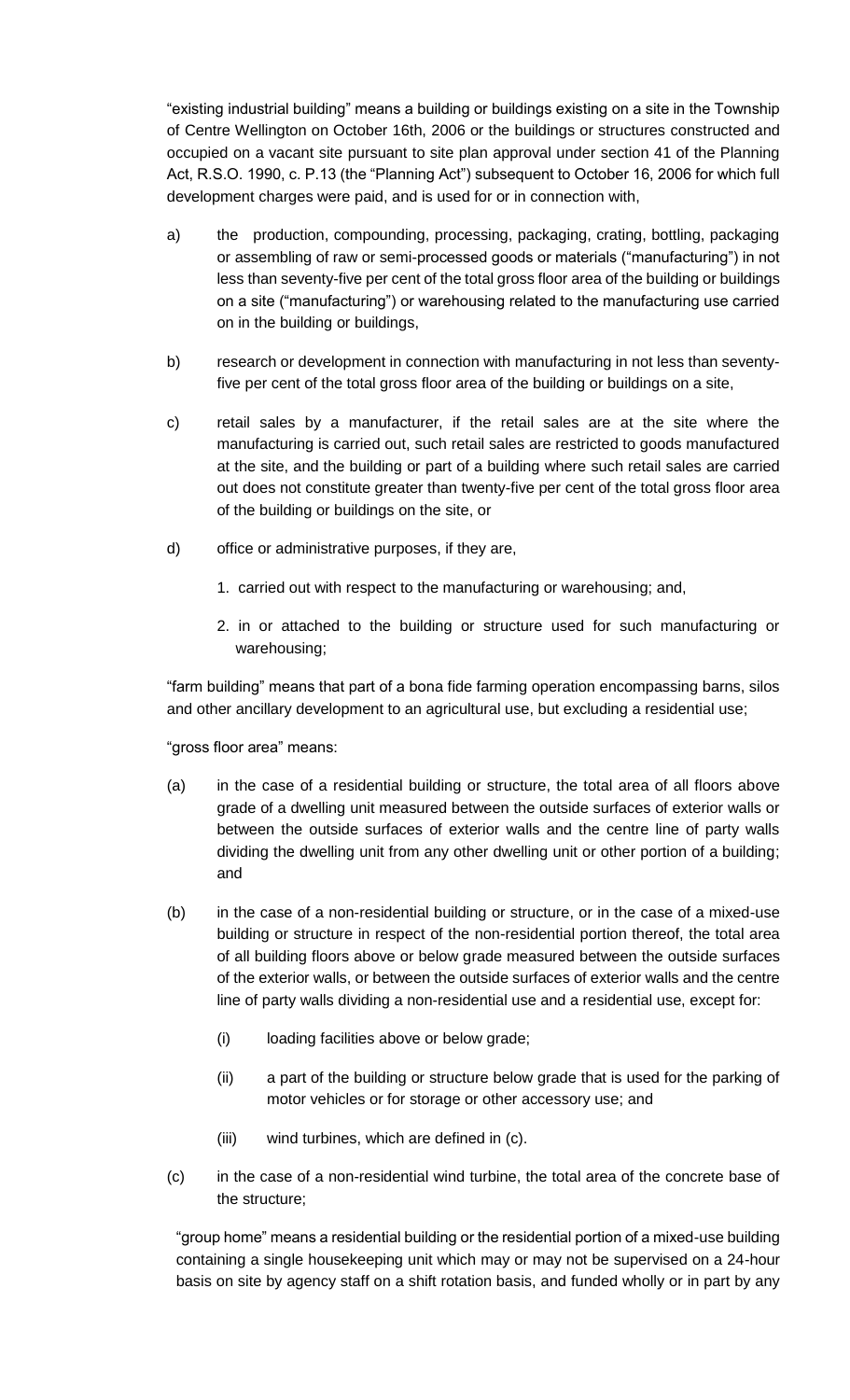government or its agency, or by public subscription or donation, or by any combination thereof and licensed, approved or supervised by the Province of Ontario for the accommodation of persons under any general or special act and amendments or replacements thereto. A group home may contain an office provided that the office is used only for the operation of the group home in which it is located.

"hospice" means a building or portion of a mixed-use building designed and intended to provide palliative care and emotional support to the terminally ill in a home or homelike setting so that quality of life is maintained, and family members may be active participants in care.

"industrial" means lands, buildings or structures used or designed or intended for use for production, compounding, processing, packaging, crating, bottling, or assembly ("manufacturing") of raw goods or semi-processed goods or materials, research and development relating thereto, warehousing or bulk storage of goods, and includes office uses and the sale of commodities to the general public where such uses are accessory to an industrial use, and includes cannabis production facilities, but does not include the sale of commodities to the general public through a warehouse club and does not include selfstorage or mini-self storage facilities;

"institutional development" means development of a building or structure intended for use,

- a) as a long-term care home within the meaning of subsection 2 (1) of the Long-Term Care Homes Act, 2007;
- b) as a retirement home within the meaning of subsection 2 (1) of the Retirement Homes Act, 2010;
- c) by any of the following post-secondary institutions for the objects of the institution:
	- (i) a university in Ontario that receives direct, regular, and ongoing operating funding from the Government of Ontario,
	- (ii) a college or university federated or affiliated with a university described in subclause (i), or
	- (iii) an Indigenous Institute prescribed for the purposes of section 6 of the Indigenous Institutes Act, 2017;
- d) as a memorial home, clubhouse, or athletic grounds by an Ontario branch of the Royal Canadian Legion; or
- e) as a hospice to provide end of life care.

"live/work unit" means a unit which contains separate residential and non-residential areas intended for both residential and non-residential uses concurrently, and shares a common wall or floor with direct access between the residential and non-residential areas;

"local board" means a local board as defined in section 1 of the Municipal Affairs Act other than a board as defined in subsection 1(1) of the Education Act;

"local services" means those services, facilities or things which are under the jurisdiction of the Township and are related to a plan of subdivision or within the area to which the plan relates in respect of the lands under Sections 41, 51 or 53 of the Planning Act, R.S.O. 1990, Chap. P.13, as amended, or any successor thereof;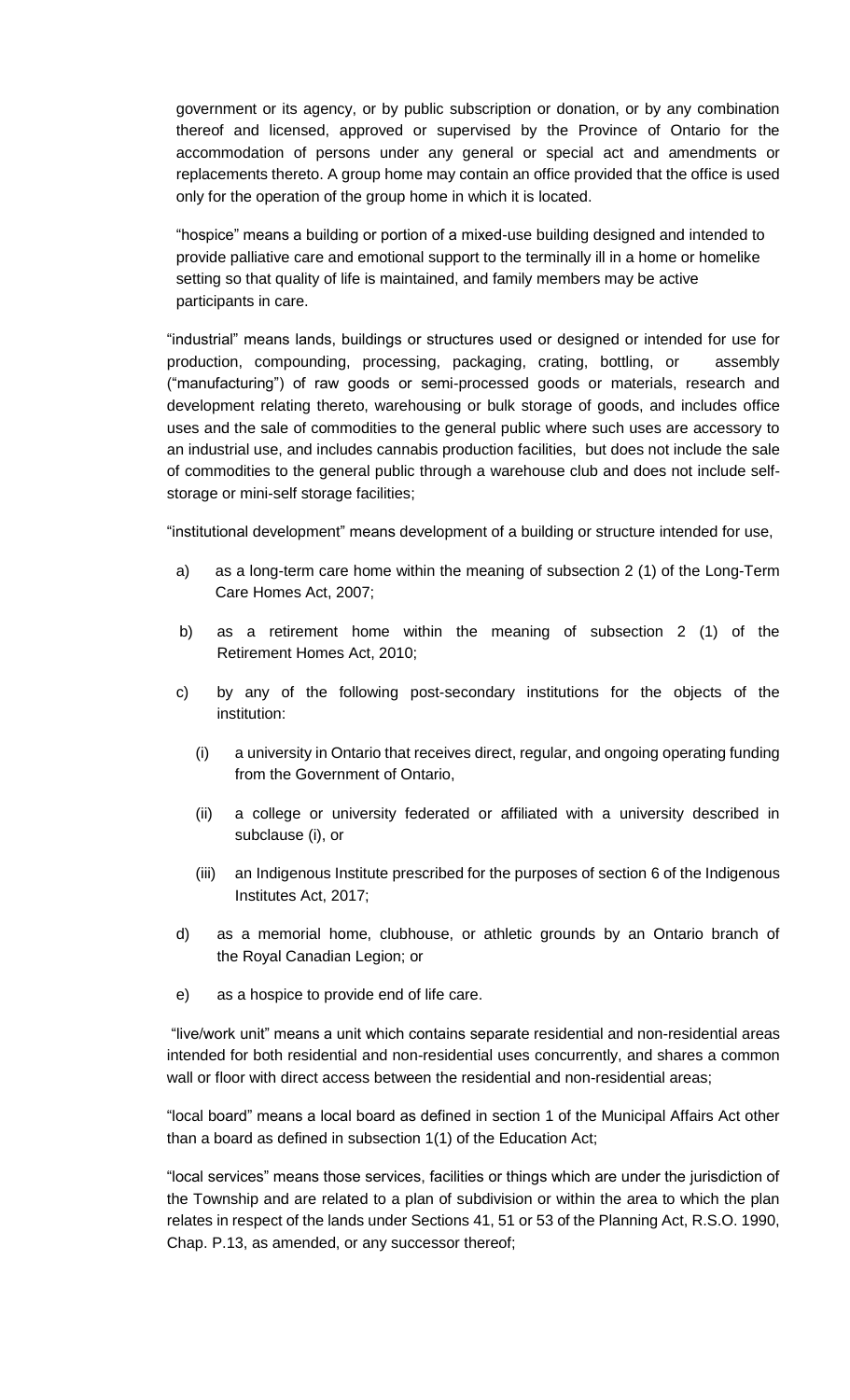"multiple dwellings" means all dwellings other than single-detached, semi-detached and apartment unit dwellings and includes but is not limited to back-to-back townhouses, and the residential portion of a live/work unit;

"non-residential use" means a building or structure of any kind whatsoever used, designed or intended to be used for other than a residential use and includes wind turbines;

"non-profit housing development" means development of a building or structure intended for use as residential premises by,

- a) a corporation without share capital to which the Corporations Act applies, that is in good standing under that Act and whose primary object is to provide housing;
- b) a corporation without share capital to which the Canada Not-for-profit Corporations Act applies, that is in good standing under that Act and whose primary object is to provide housing; or
- c) a non-profit housing co-operative that is in good standing under the Co-operative Corporations Act, or any successor legislation.

"nursing home" means a residential building or the residential portion of a mixed-use building licensed as a nursing home by the Province of Ontario.

"Official Plan" means the Official Plan adopted for the Township, as amended and approved;

"owner" means the owner of land or a person who has made application for an approval for the development of land upon which a development charge is imposed'

"place of worship" means that part of a building or structure that is exempt from taxation as a place of worship under the Assessment Act, R.S.O. 1990, Chap. A.31, as amended, or any successor thereof;

"rate" means the interest rate established weekly by the Bank of Canada based on Treasury Bills having a term of 91 days;

"regulation" means any regulation made pursuant to the Act;

"rental housing" means development of a building or structure with four or more dwelling units all of which are intended for use as rented residential premises.

"residential dwelling" means a building, occupied or capable of being occupied as a home, residence or sleeping place by one or more persons, containing one or more dwelling units but not including motels, hotels, tents, truck campers, tourist trailers, mobile camper trailers or boarding, lodging or rooming houses;

"residential use" means the use of a building or structure or portion thereof for one or more dwelling units. This also includes a dwelling unit on land that is used for an agricultural use;

"retirement home or lodge" means a residential building or the residential portion of a mixeduse building which provides accommodation primarily for retired persons or couples where each private bedroom or living accommodation has a separate private bathroom and separate entrance from a common hall but where common facilities for the preparation and consumption of food are provided, and common lounges, recreation rooms and medical care facilities may also be provided.

"row dwelling" means a building containing three or more attached dwelling units in a single row, each of which dwelling units has an independent entrance from the outside and is vertically separated from any abutting dwelling unit;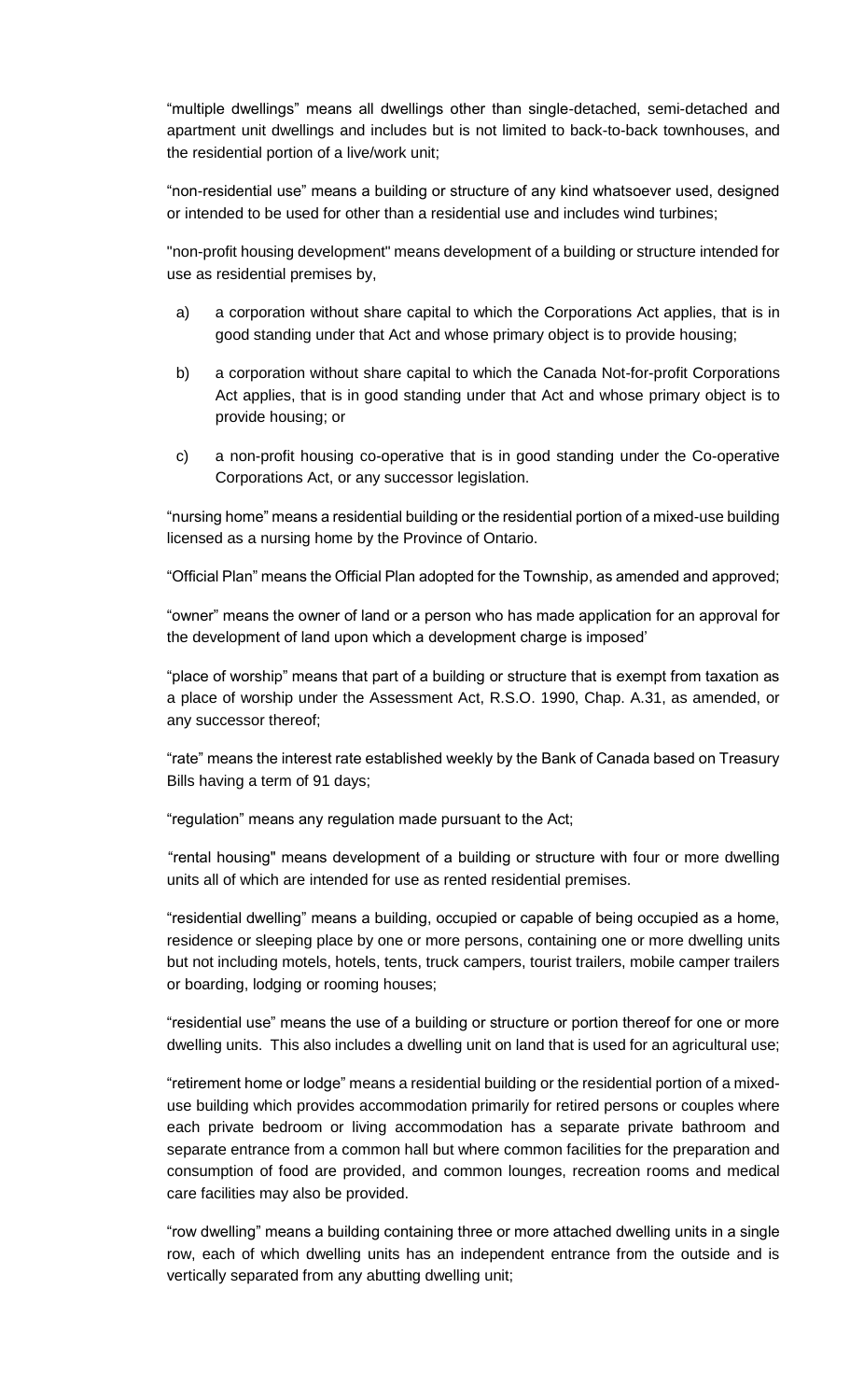"school, private" means a private school defined under the Education Act or any successor thereto, being "an institution at which instruction is provided at any time between the hours of 9 a.m. and 4 p.m. on any school day for five or more pupils who are of, or over compulsory school age in any of the subjects of the elementary or secondary school courses of study".

"semi-detached dwelling" means a dwelling unit in a residential building consisting of two dwelling units having one vertical wall or one horizontal wall, but not other parts, attached or another dwelling unit where the residential unit are not connected by an interior corridor;

"service" means a service designed in Schedule "A" to this By-law, and "services" shall have a corresponding meaning;

"servicing agreement" means an agreement between a landowner and the Township relative to the provision of municipal services to specified land within the Township;

"single detached dwelling unit" means a residential building consisting of one dwelling unit and not attached to another structure;

"site" means a parcel of land which can be legally conveyed pursuant to section 50 of the Planning Act and includes a development having two or more lots consolidated under one identical ownership;

"special care/special dwelling" means a residence

- a) containing two or more dwelling rooms, which rooms have common entrance from street level; and
- b) where the occupants have the right to use in common with other occupants, halls, stairs, yards, common room and accessory buildings; and
- c) that is designed to accommodate persons with specific needs, including but not limited to, independent permanent living arrangements; and where support services, such as meal preparation, grocery shopping, laundry, housing, nursing, respite care and attending services are provided at various levels; and includes but is not limited to retirement homes or lodges, group homes, dormitories, and hospices

"stacked townhouse dwelling" means a building containing two or more dwelling units where each dwelling unit is separated horizontally and/or vertically from another dwelling unit by a common wall or floor;

"township" means the Corporation of the Township of Centre Wellington;

"township" means the area within the geographic limits of the Township of Centre Wellington; and

"zoning by-law" means the Zoning By-law of the Township of Centre Wellington or any successor thereof passed pursuant to Section 34 of the Planning Act, S.O. 1998.

#### **2. Designation of Services/Class of Services**

- 2.1 The categories of services and classes of services for which development charges are imposed under this By-law are as follows:
	- (a) Services Related to a Highway;
	- (b) Public Works;
	- (c) Fire Protection Services;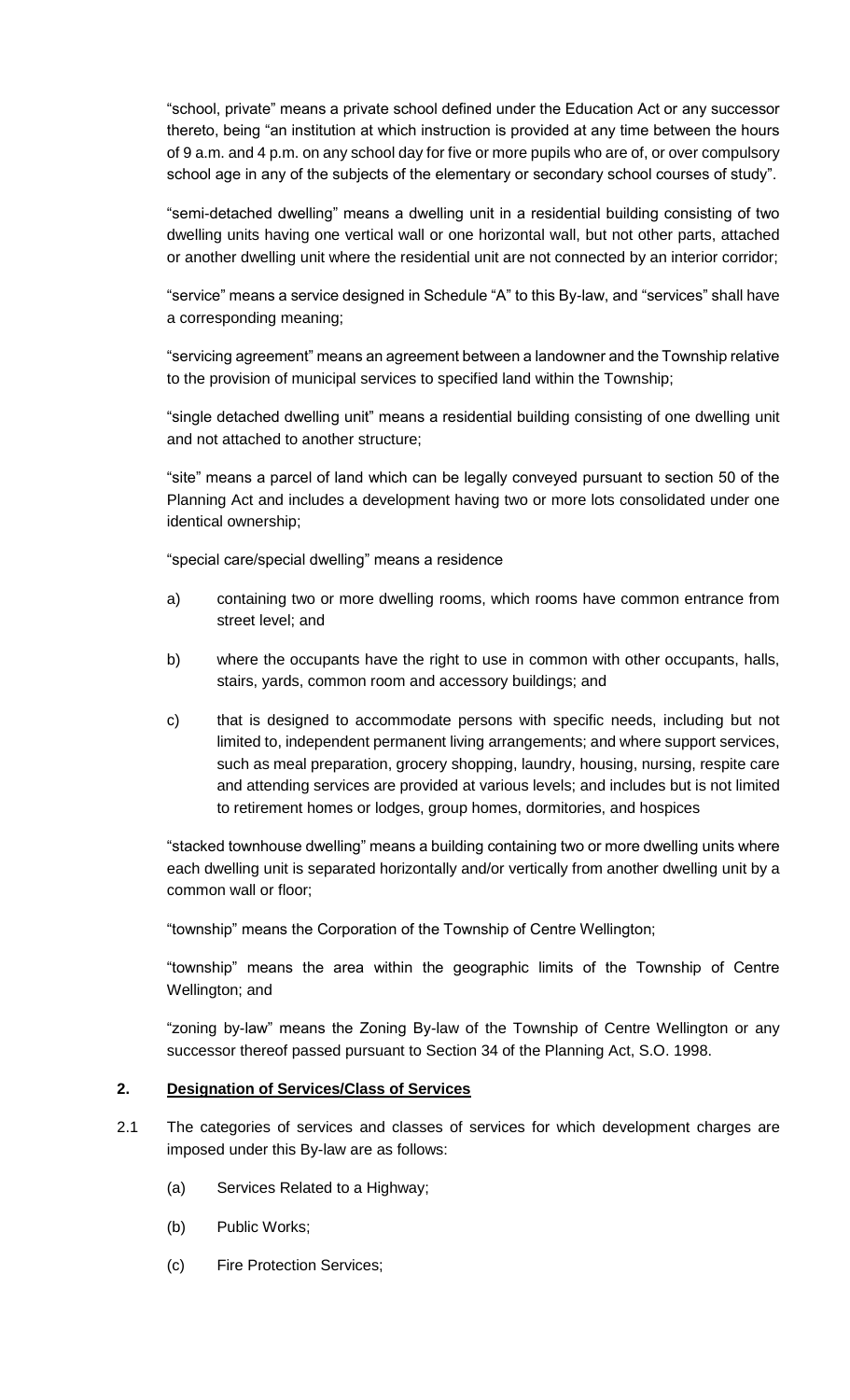- (d) Parks and Recreation Services;
- (e) Growth Studies;
- (f) Wastewater Services; and
- (g) Water Services;
- 2.2 The components of the services designated in section 2.1 are described in Schedule A.

#### **3. Application of By-law Rules**

- 3.1 Development charges shall be payable in the amounts set out in this By-law where:
	- (a) the lands are located in the area described in section 3.2; and
	- (b) the development of the lands requires any of the approvals set out in subsection 3.4(a).

#### Area to Which By-law Applies

- 3.2 Subject to section 3.3, this By-law applies to all lands in the Township of Centre Wellington whether or not the land or use thereof is exempt from taxation under s. 13 or the Assessment Act.
- 3.3. Notwithstanding clause 3.2 above, this By-law shall not apply to lands that are owned by and used for the purposes of:
	- (a) the Township or a local board thereof;
	- (b) a board of education; or
	- (c) the Corporation of the County of Wellington or a local board thereof;

#### Approvals for Development

- 3.4 (a) Development charges shall be imposed on all lands, buildings or structures that are developed for residential or non-residential uses if the development requires:
	- (i) the passing of a Zoning By-law or of an amendment to a Zoning By-law under section 34 of the Planning Act;
	- (ii) the approval of a minor variance under section 45 of the Planning Act;
	- (iii) a conveyance of land to which a By-law passed under subsection 50(7) of the Planning Act applies;
	- (iv) the approval of a plan of subdivision under section 51 of the Planning Act;
	- (v) a consent under section 53 of the Planning Act;
	- (vi) the approval of a description under section 50 of the Condominium Act, R.S.O. 1990, Chap. C.26, as amended, or any successor thereof; or
	- (vii) the issuing of a permit under the Building Code Act in relation to a building or structure.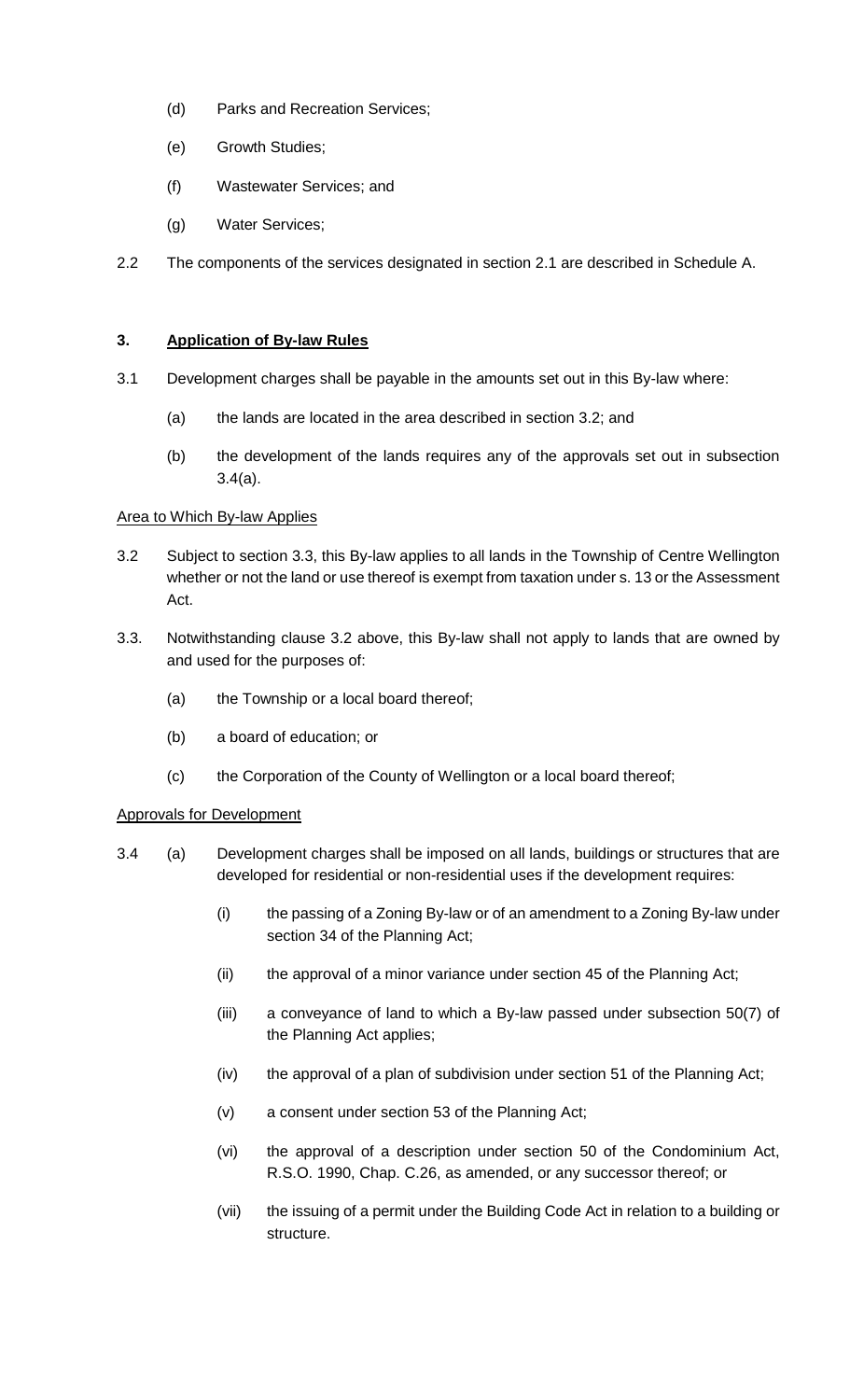- (b) No more than one development charge for each service designated in subsection 2.1 shall be imposed upon any lands, buildings or structures to which this By-law applies even though two or more of the actions described in subsection 3.4(a) are required before the lands, buildings or structures can be developed.
- (c) Despite subsection 3.4(b), if two or more of the actions described in subsection 3.4 (a) occur at different times, additional development charges shall be imposed if the subsequent action has the effect of increasing the need for services.

#### Exemptions:

#### Rules with Respect to Exemptions for Intensification of Existing Housing or New housing

- 3.5 Notwithstanding the provisions of this By-law, development charges shall not be imposed with respect to developments or portions of developments as follows:
	- (a) an enlargement to an existing residential dwelling unit;
	- (b) one or two additional dwelling units in an existing single detached dwelling or prescribed ancillary structure to the existing residential building;
	- (c) the creation of additional dwelling units equal to the greater of one or 1% of the existing dwelling units in an existing residential rental building containing four or more dwelling units or prescribed ancillary structure to the existing residential building;
	- (d) the creation of one additional dwelling unit in any other existing residential building already containing at least one dwelling unit or prescribed ancillary structure to the existing residential building; or
	- (e) the creation of a second dwelling unit in prescribed classes of proposed new residential buildings, including structures ancillary to dwellings, subject to the following restrictions:

| <b>Item</b>    | Name of Class of<br><b>Proposed New</b><br><b>Residential Buildings</b>                                                                                | Description of Class of Proposed New<br><b>Residential Buildings</b>                                                                                                                                                                                                                                                                      | <b>Restrictions</b>                                                                                                                                                                                                                                                                                                                                                                                                                                                          |  |
|----------------|--------------------------------------------------------------------------------------------------------------------------------------------------------|-------------------------------------------------------------------------------------------------------------------------------------------------------------------------------------------------------------------------------------------------------------------------------------------------------------------------------------------|------------------------------------------------------------------------------------------------------------------------------------------------------------------------------------------------------------------------------------------------------------------------------------------------------------------------------------------------------------------------------------------------------------------------------------------------------------------------------|--|
|                | Proposed new detached<br>dwellings                                                                                                                     | Proposed new residential buildings that would not<br>be attached to other buildings and that are<br>permitted to contain a second dwelling unit, that<br>being either of the two dwelling units, if the units<br>have the same gross floor area, or the smaller of<br>the dwelling units.                                                 | The proposed new detached dwelling must only contain two<br>dwelling units.<br>The proposed new detached dwelling must be located on a<br>parcel of land on which no other detached dwelling, semi-<br>detached dwelling or row dwelling would be located.                                                                                                                                                                                                                   |  |
| $\mathfrak{D}$ | Proposed new semi-<br>detached dwellings or row<br>dwellings                                                                                           | Proposed new residential buildings that would<br>have one or two vertical walls, but no other parts,<br>attached to other buildings and that are permitted<br>to contain a second dwelling unit, that being either<br>of the two dwelling units, if the units have the<br>same gross floor area, or the smaller of the<br>dwelling units. | The proposed new semi-detached dwelling or row dwelling<br>must only contain two dwelling units.<br>The proposed new semi-detached dwelling or row dwelling<br>must be located on a parcel of land on which no other<br>detached dwelling, semi-detached dwelling or row dwelling<br>would be located.                                                                                                                                                                       |  |
| J.             | Proposed new residential<br>buildings that would be<br>ancillary to a proposed new<br>detached dwelling, semi-<br>detached dwelling or row<br>dwelling | Proposed new residential buildings that would be<br>ancillary to a proposed new detached dwelling,<br>semi-detached dwelling or row dwelling and that<br>are permitted to contain a single dwelling unit.                                                                                                                                 | The proposed new detached dwelling, semi-detached dwelling<br>or row dwelling, to which the proposed new residential building<br>would be ancillary, must only contain one dwelling unit.<br>The gross floor area of the dwelling unit in the proposed new<br>residential building must be equal to or less than the gross<br>floor area of the detached dwelling, semi-detached dwelling or<br>row dwelling to which the proposed new residential building is<br>ancillary. |  |

- 3.5.1 Notwithstanding subsection 3.5 (b), development charges shall be imposed if the total gross floor area of the additional one or two units exceeds the gross floor area of the existing dwelling unit.
- 3.5.2 Notwithstanding subsection 3.5 (d), development charges shall be imposed if the additional unit has a gross floor area greater than: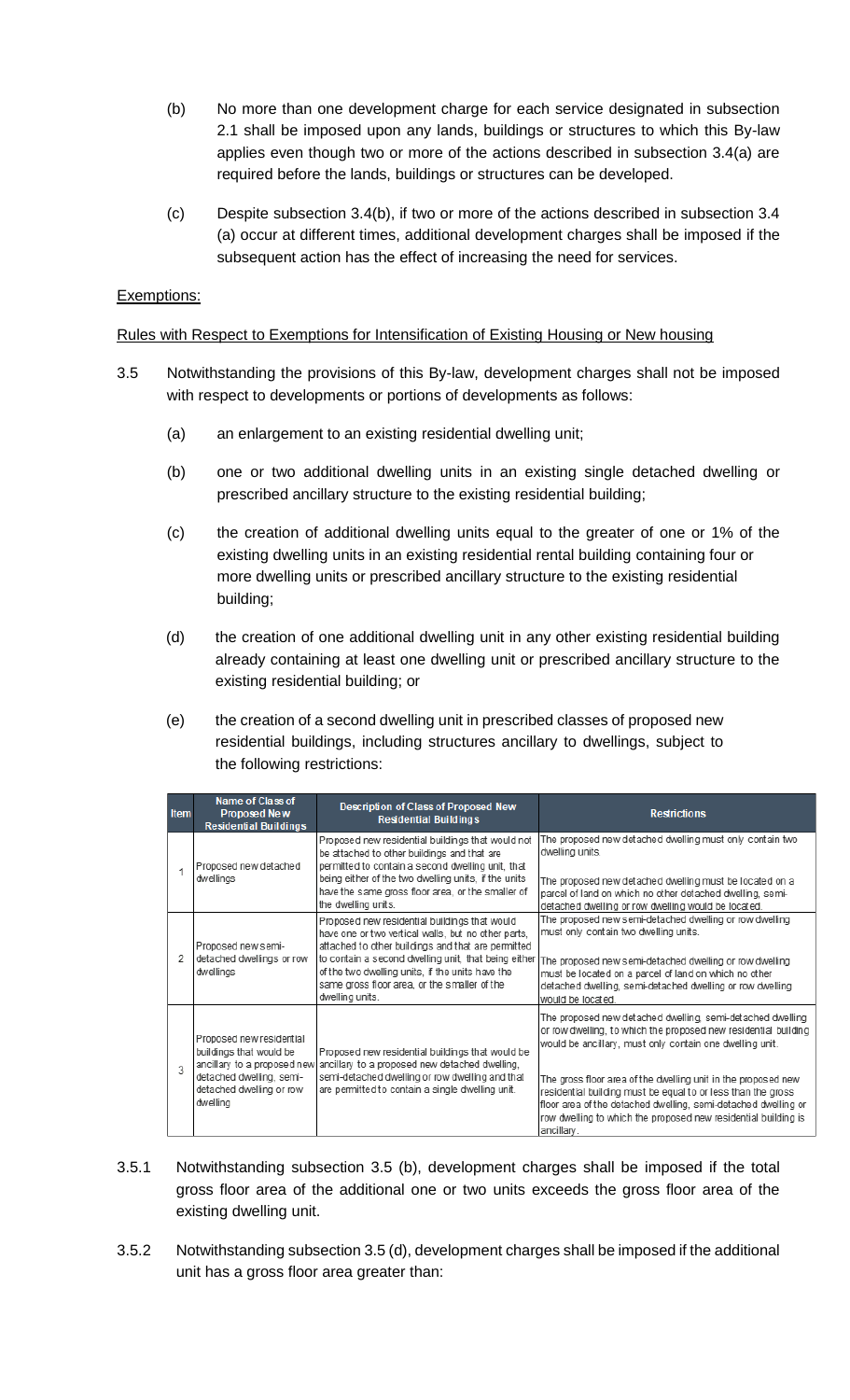- (a) in the case of a semi-detached or row dwelling, the gross floor area of the existing smallest dwelling unit; and
- (b) in the case of any other residential building, the gross floor area of the smallest dwelling unit already contained in the residential building:
- 3.6 Exemption for Industrial Development:

Notwithstanding any other provision of this By-law, there shall be an exemption from the payment of development charges for one or more enlargements of an existing industrial building on its site, whether attached or separate from the existing industrial building, up to a maximum of fifty per cent of the gross floor area before the first enlargement for which an exemption from the payment of development charges was granted pursuant to the Development Charges Act or this section. Development charges shall be imposed in accordance with this By-law with respect to the amount of the floor area of an enlargement that results in the gross floor area of the industrial building being increased by greater than fifty per cent of the gross floor area of the existing industrial building.

- 3.7 If the gross floor area of an existing industrial building is enlarged by greater than fifty percent, the amount of the development charge payable in respect of the enlargement is the amount of the development charge that would otherwise be payable multiplied by the fraction determined as follows:
	- 1) determine the amount by which the enlargement exceeds fifty percent of the gross floor area before the enlargement;
	- 2) divide the amount determined under subsection 1 by the amount of the enlargement;
- 3.8 Other Exemptions:

Notwithstanding the provision of this By-law, development charges shall not be imposed with respect to:

- a) A place of worship or buildings for purposes of a churchyard or cemetery;
- b) Non-residential farm buildings constructed for bona fide farm uses;
- c) Exemption of the water and wastewater residential charges for apartment units located within commercial buildings and an exemption of the non-residential water and wastewater charges for non-residential development, located within the Fergus and Elora Downtown Cores, as defined by the Central Business District designation in the County and/or Municipal Official Plan;
- d) Silos for used for industrial, commercial and/or institutional uses; and
- e) Shipping containers used for industrial, commercial and/or institutional uses.

#### Amount of Charges

#### Residential

3.9 The development charges set out in Schedule B shall be imposed on residential uses of lands, buildings or structures, including a dwelling unit accessory to a non-residential use and, in the case of a mixed-use building or structure, on the residential uses in the mixeduse building or structure, including the residential component of a live/work unit, according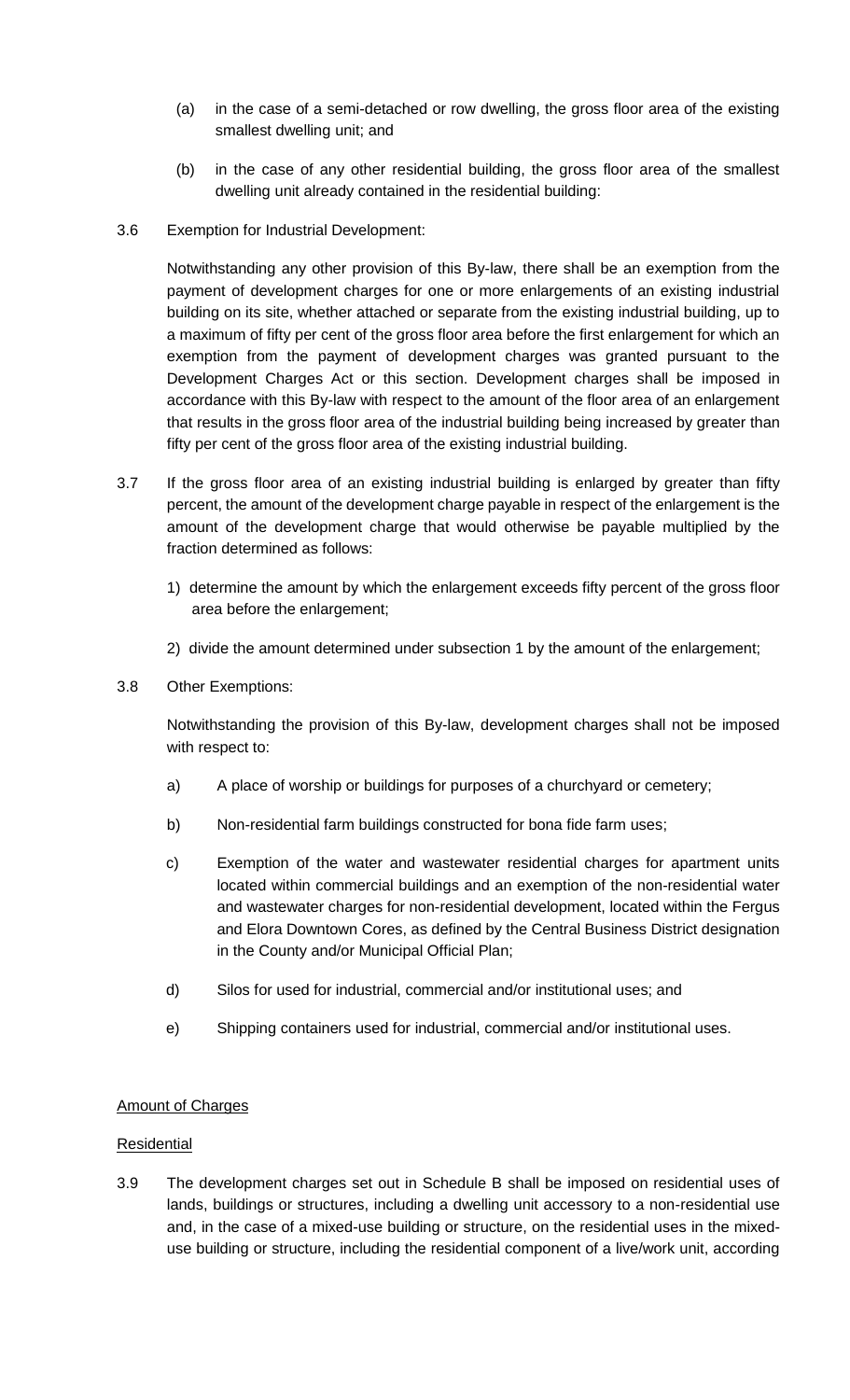to the type of residential unit, and calculated with respect to each of the services according to the type of residential use.

## Non-Residential

3.10 The development charges described in Schedule B to this By-law shall be imposed on nonresidential uses of lands, buildings or structures, and, in the case of a mixed-use building or structure, on the non-residential uses in the mixed-use building or structure, including the non-residential component of a live/work unit, and calculated with respect to each of the services according to the total floor area of the non-residential use.

#### Reduction of Development Charges for Redevelopment

- 3.11 Despite any other provisions of this By-law, where, as a result of the redevelopment of land, a building or structure existing on the same land within sixty months prior to the date of payment of development charges in regard to such redevelopment was, or is to be demolished, in whole or in part, or converted from one principal use to another principal use on the same land, in order to facilitate the redevelopment, the development charges otherwise payable with respect to such redevelopment shall be reduced by the following amounts:
	- (a) in the case of a residential building or structure, or in the case of a mixed-use building or structure, the residential uses in the mixed-use building or structure, an amount calculated by multiplying the applicable development charge under subsection 3.9 by the number, according to type, of dwelling units that have been or will be demolished or converted to another principal use; and
	- (b) in the case of a non-residential building or structure or, in the case of mixed-use building or structure, the non-residential uses in the mixed-use building or structure, an amount calculated by multiplying the greater of the applicable development charges under subsection 3.10 or the calculated rate within the Township of Centre Wellington Development Charges Background Study, December 23, 2020, by the gross floor area that has been or will be demolished or converted to another principal use;
	- (c) notwithstanding the above, for brownfield redevelopment, the period in which the reduction of development charges applies for redevelopment shall be extended to not more than 300 months prior to the date of payment of development charges in regard to such redevelopment; provided that such amounts shall not exceed, in total, the amount of the development charges otherwise payable with respect to the redevelopment.

# Time of Calculation and Payment of Development Charges

- 3.12 Development charges imposed under this By-law are calculated, payable, and collected upon issuance of the first building permit for the development.
- 3.13 Notwithstanding subsection 3.12, the timing of calculation and payment of the services related to a highway component of development charge with respect to an approval of a Plan of Subdivision under section 51 of the Planning Act, R.S.O., 1990 as amended, shall be addressed in the subdivision agreement, subject to any applicable exemptions contained in this By-law, and calculated in accordance with subsections 3.9 and 3.10 and of this Bylaw.
- 3.14 Notwithstanding subsections 3.12 and 3.13, development charges for rental housing and institutional developments are due and payable in six installments commencing with the first installment payable on the date of occupancy, and each subsequent installment, including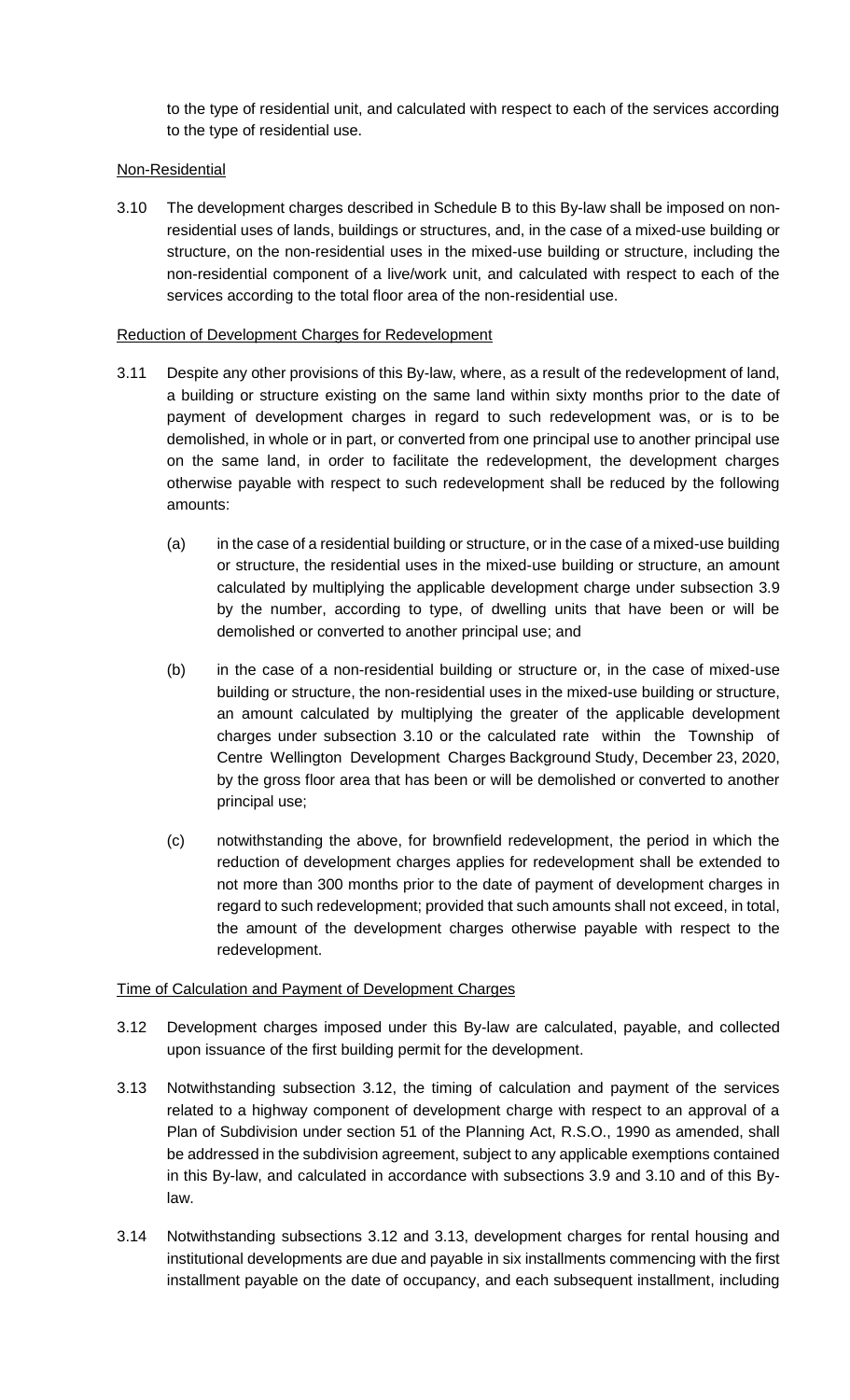interest as provided in the Township's Council approved development charge interest policy, as may be revised from time to time.

- 3.15 Notwithstanding subsections 3.12 and 3.13, development charges for non-profit housing developments are due and payable in twenty-one installments commencing with the first installment payable on the date of occupancy, and each subsequent installment, including interest as provided in the Township's Council approved development charge interest policy, as may be revised from time to time.
- 3.16 Where the development of land results from the approval of a Site Plan or Zoning By-law amendment received on or after January 1, 2020, and the approval of the application occurred within two years of building permit issuance, the development charges under subsections 3.9 and 3.10 shall be calculated on the rates set out in Schedule "B" on the date of the planning application, including interest. Where both planning applications apply development charges under subsections 3.9 and 3.10 shall be calculated on the rates, including interest as provided in the Township's Council approved development charge interest policy, as may be revised from time to time., payable on the anniversary date each year thereafter, set out in Schedule "B" on the date of the later planning application, including interest.
- 3.17 Despite subsections 3.9 to 3.16, and in accordance with section 27 of the Act, Council from time to time, and at any time, may enter into agreements providing for all or any part of a development charge to be paid before or after it would otherwise be payable.

#### **4. Payment by Services**

4.1 Despite the payment required under subsections 3.9 and 3.10, Council may, by agreement, give a credit towards a development charge in exchange for work that relates to a service to which a development charge relates under this By-law.

## **5. Indexing**

5.1 Development charges imposed pursuant to this By-law shall be adjusted annually, without amendment to this By-law, on January 1st of each year, in accordance with the prescribed index in the Act.

# **6. Schedules**

6.1 The following schedules shall form part of this By-law:

Schedule A - Components of Services and Classes of Designated in section 2.1

Schedule B - Residential and Non-Residential Development Charges

# **7. Conflicts**

- 7.1 Where the Township and an owner or former owner have entered into an agreement with respect to land within the area to which this By-law applies, and a conflict exists between the provisions of this By-law and such agreement, the provisions of the agreement shall prevail to the extent that there is a conflict.
- 7.2 Notwithstanding section 7.1, where a development which is the subject of an agreement to which section 7.1 applies, is subsequently the subject of one or more of the actions described in subsection 3.4(a), an additional development charge in respect of the development permitted by the action shall be calculated, payable and collected in accordance with the provisions of this By-law if the development has the effect of increasing the need for services, unless such agreement provides otherwise.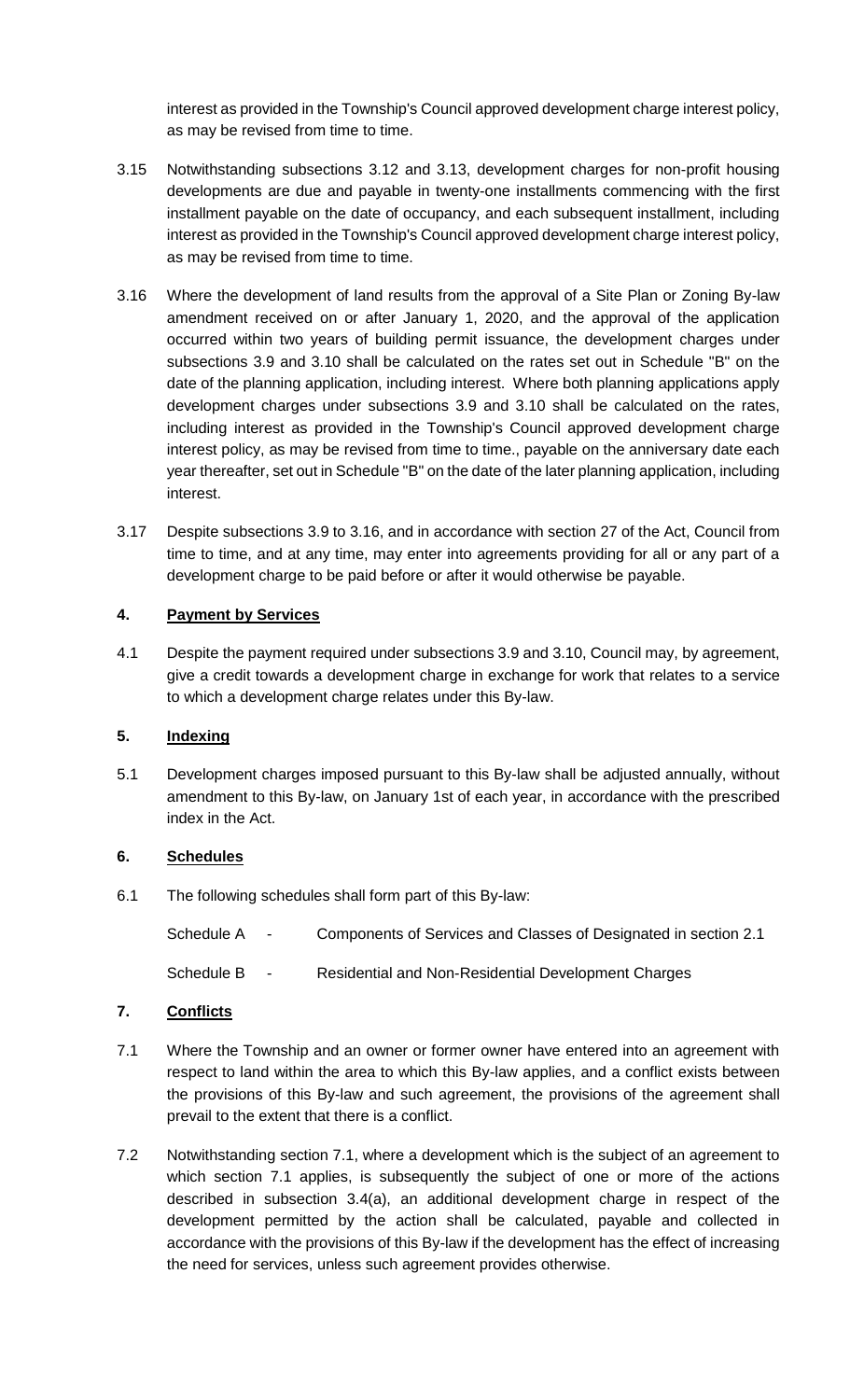## **8. Severability**

8.1 If, for any reason, any provision of this By-law is held to be invalid, it is hereby declared to be the intention of Council that all the remainder of this By-law shall continue in full force and effect until repealed, re-enacted, amended or modified.

## **9. Date By-law in Force**

9.1 This By-law shall come into effect at 12:01 AM on March 30th, 2021.

## **10. Date By-law Expires**

10.1 This By-law will expire at 12:01 AM on March 30th, 2026 unless it is repealed by Council at an earlier date.

## **11. Existing By-law Repealed**

11.1 By-law Number 2018-40 is hereby repealed.

Read a first, second and third time and finally passed this 29<sup>th</sup> day of March, 2021.

Mayor – Kelly Linton

and the set of the set of the set of the set of the set of the set of the set of the set of the set of the set o<br>Clerk – Kerri O'Kane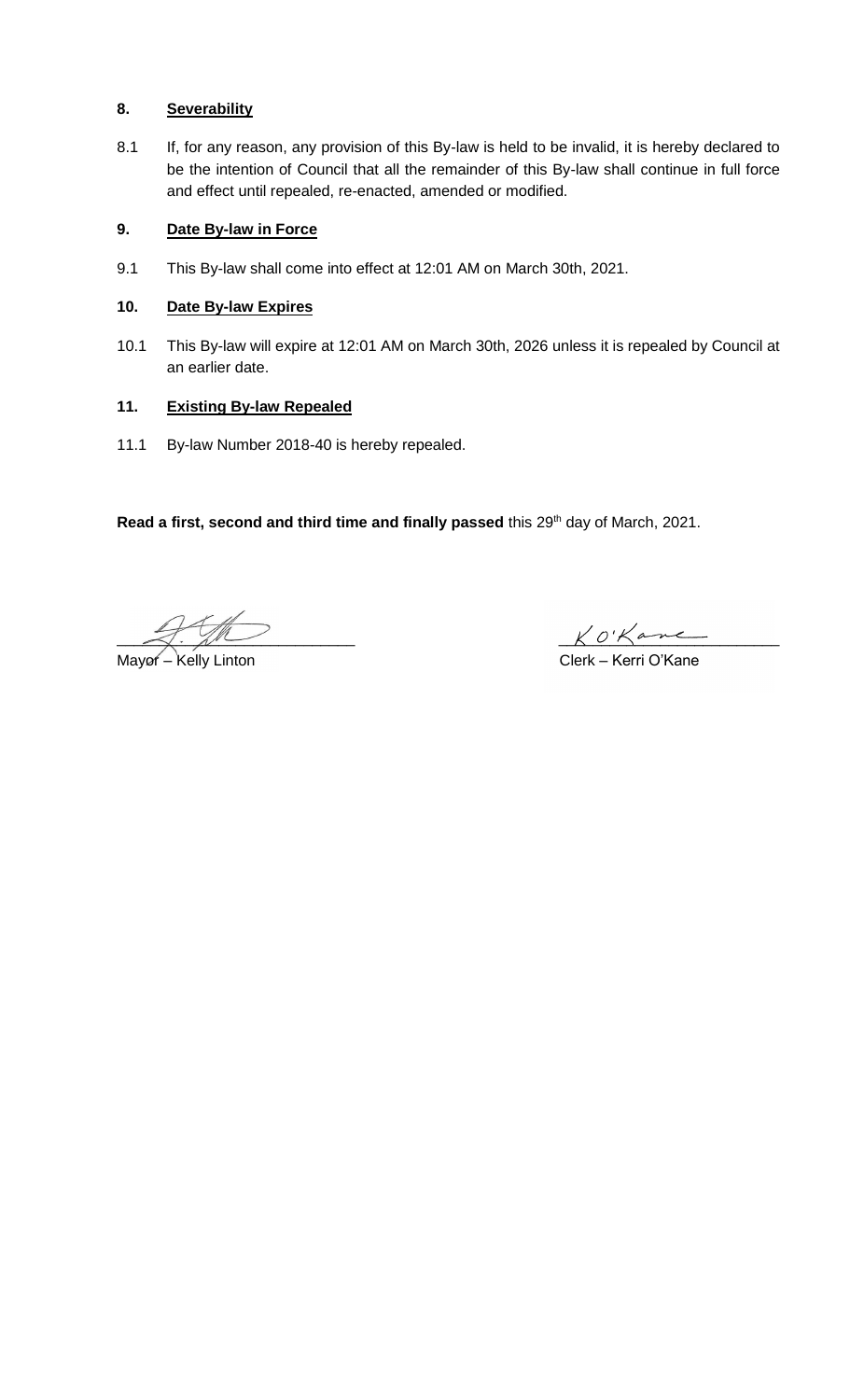## **Schedule "A"**

## **By-law 2021-11**

# **Components of Services/Class of Services Designated in Subsection 2.1**

#### **D.C.-Eligible Services**

- Services Related to a Highway: Roads Bridges and Culverts
- Fire Protection Services: Fire Facilities Fire Vehicles Fire Small Equipment and Gear
- Parks and Recreation Services: Recreation Facilities Parkland Development Parkland Trails Parkland Amenities Parks and Recreation Vehicles and Equipment
- Wastewater Services: Treatment Plants Collection System
- Water Services: Treatment Plants and Storage Distribution System

# **D.C.-Eligible Classes**

- Public Works Facilities, Vehicles and Equipment: Services Related to a Highway Water Services Wastewater Services Parks and Recreation Services
- Growth Studies: Services Related to a Highway Water Services Wastewater Services
	- Fire Protection Services Parks and Recreation Services